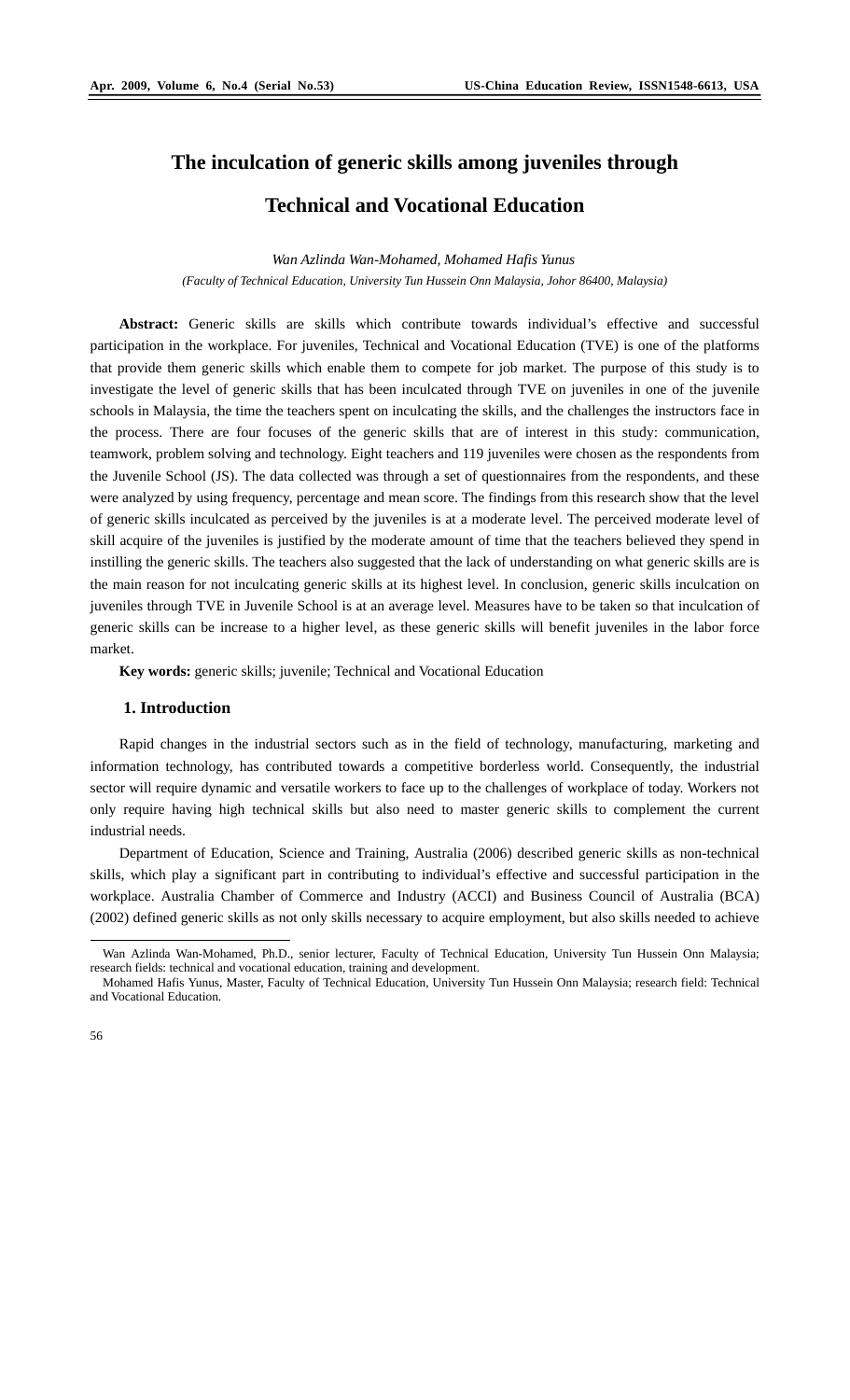one's potential and contribute successfully within ones endeavor. Thus, generic skills are transferable skills where skills learned in one workplace can be utilized in another workplace. Eight generic skills are identified by Australian Chambers of Commerce and Industry, and Business Commerce of Australia (2002), to be included in the employability skills framework. The skills are communication, teamwork, problem solving, initiative and enterprise, self-management, learning and technology.

The term generic skill is widely used to describe a range of quality and capacity that are increasingly viewed as important in educational institutions all over the world. One of the reasons is the increasing evidence of demand from business and employer organization for graduates to have generic skills (Hager, Holland & Beckett, 2002). Thus, Malaysia's educational institutions, regardless of whether it is primary or secondary schools, training centers or universities, it should inculcate generic skills into students so that they are equipped to compete in the current and future competitive workforce market.

Juveniles in rehabilitation centres which are also training centres should also be equipped with these generic skills. *Prison Act 1995* defined juvenile or young offender as a prisoner who is under the age of 21 years old. *Child Act 2001* defined a child as "a person under the age of 18 and below" and the age of criminal responsibility at age of ten. Thus, from the legal point of view, the definition of juveniles can be a group of adolescent under the age of 21 who has the criminal responsibility at the age of ten.

In this study, we are focusing on the rehabilitation of juveniles under the jurisdiction of the Department of Social Welfare of Malaysia (DSWM). There are two treatment models that are used by DSWM today: treatment within the community and institutional treatment. Treatment within the community is the type of rehabilitation that is commonly used in Malaysia. In community rehabilitation, the DSWM officers, the juveniles, their families and community work together in helping the juveniles rehabilitate. They will only be separated from their families and enrolled in rehabilitation hostels if they are having problems with their family. Community members are encouraged to get involved in the process of rehabilitating these juveniles by giving them jobs, and training.

If community treatment fails, the juveniles will have to be institutionalized. There are two types of institutional rehabilitation: Advance Approve School and Approve School. The Advance Approve Schools such as Henry Gurney School are operated by the Prison Department, while Approve Schools such as Sekolah Tunas Bakti that are operated by DSWM. Admission into these schools is according to laws and regulations that have been laid by the authorities:

(1) Children under the age of ten years old cannot be enrolled into an Approve School.

(2) Children under the age of ten years old cannot be enrolled into rehabilitation hostels.

(3) Juveniles under the age of 14 cannot be enrolled into Henry Gurney School.

The two institutions share a common objective, which is to rehabilitate juveniles and prepare them for the community and society.

One of the methods of preparing juveniles is through technical and vocational education and training. Technical and vocational education is important in preparing juveniles with skills required for jobs and vocation, and also to improve other skills. A study in Australia (Callan & Gardner, 2005)) finds that juveniles in Australia believed that Technical and Vocational Education can improve self-confidence and help them to obtain jobs in different fields.

#### **2. Purpose of study**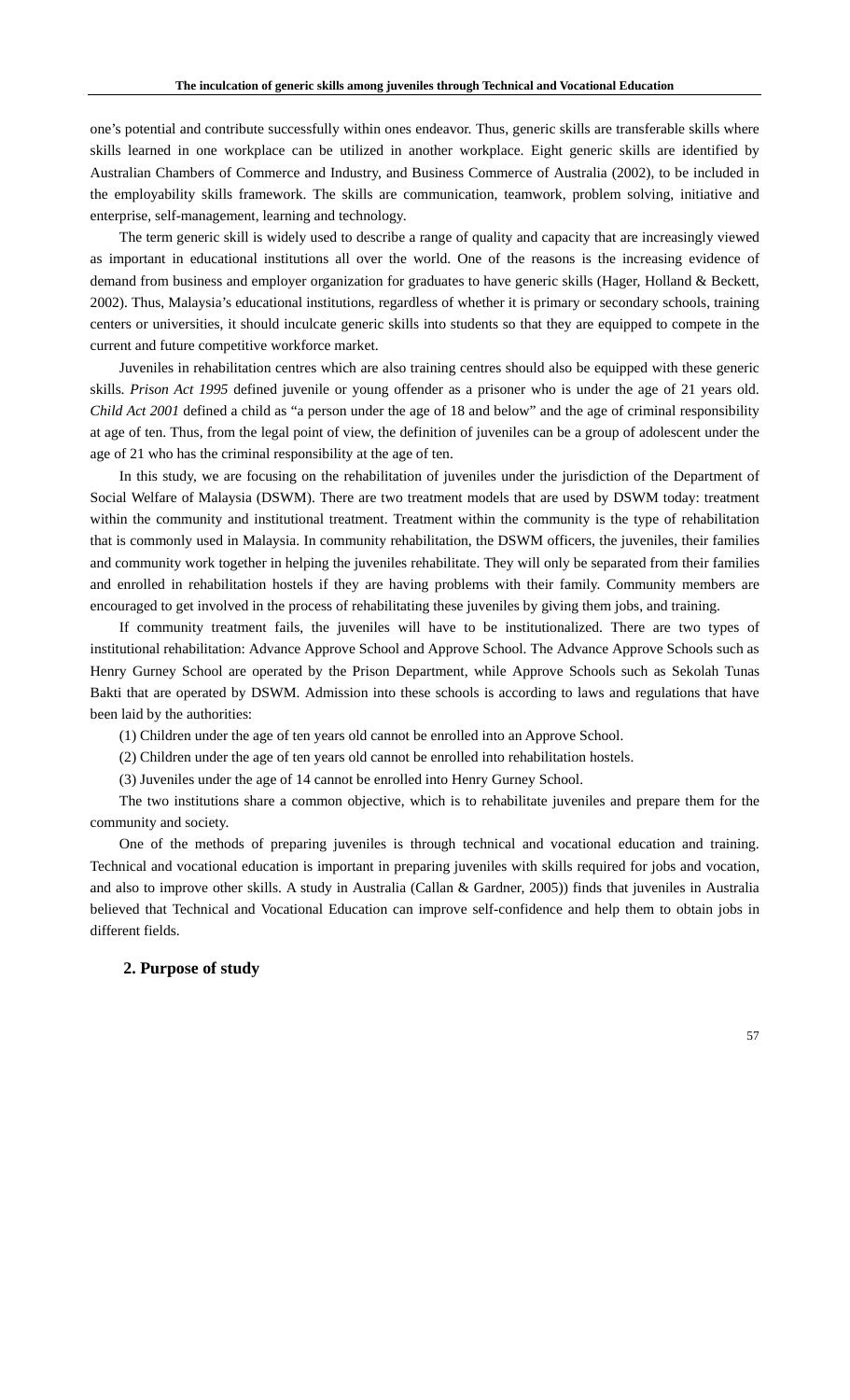The purpose of this study is to investigate the level of generic skills that has been inculcated through technical and vocational education on juveniles in Juvenile School (JS) and to examine the challenges the teachers face in the process. Three research questions are formulated to help in this study.

(1) What is the level of generic skill that has been acquired by the juveniles as perceived by the juveniles?

(2) How often did the instructors instill the generic skill (communication, teamwork, problem solving and technology) through technical and vocational education among the teachers?

(3) What are the challenges faced by teachers in the process of inculcation of generic skills among juveniles?

This study would like to examine if Technical and Vocational Education (TVE) programs in JS can be a tool in inculcating generic skills, which are essential for juveniles to compete within the community for jobs when they release from juvenile institution.

#### **3. Methodology**

This is a descriptive study on the inculcation of generic skills among juveniles through technical and vocational education. The sample for this study are teachers and juveniles from a Juvenile School located in central state of Malaysia that is currently teaching and undergoing vocational programs respectively there. The sample consists of 120 juveniles from the age of 10 to 21 years old and ten teachers.

Two sets of questionnaires, one for the juveniles and the other for the teachers, are used as an instrument for this study. Both sets of questionnaires contain questions on demography of the respondent and on generic skills that is acquired by the juveniles through technical and vocational education. Four generic skills were study: communication skills, teamwork skills, problem solving skills and technology skills. The teacher's questionnaire contain an extra question where there have to mark from the list given the challenges they faced during the process of inculcation of generic skills among juveniles.

Due to security constraint, the researchers are not permitted to administer the questionnaire personally. Consequently, the questionnaires are administered by the counselor in charge. From 120 sets of questionnaires that have been distributed to juveniles and teachers, 119 or 99.2 % were collected from the juveniles and 8 or 80% from the teachers.

Reponses gathered through the questionnaires were analyzed quantitatively using descriptive statistics such as mean, percentage and frequency. The level of generic skills inculcated, for instance, is calculated using the mean and are then categorized into three levels. Table 1 shows how the level of generic skills is categorized according to range of mean scored.

| Mean range    | Level of generic skills | Amount of time spent in instilling the generic skill |
|---------------|-------------------------|------------------------------------------------------|
| 1.00-2.33     | Low.                    | Low                                                  |
| 2.34-3.67     | Moderate                | Moderate                                             |
| $3.68 - 5.00$ | High                    | Adequate                                             |

**Table 1 The range of mean scored and the associated level of generic skills and level of time spent in inculcating the generic skill** 

#### **4. Research findings and discussion**

The study shows an interesting insight on the inculcation of generic skills among juveniles. The juveniles perceived that TVE has helped them in achieving a moderate level of teamwork skills (mean=3.62),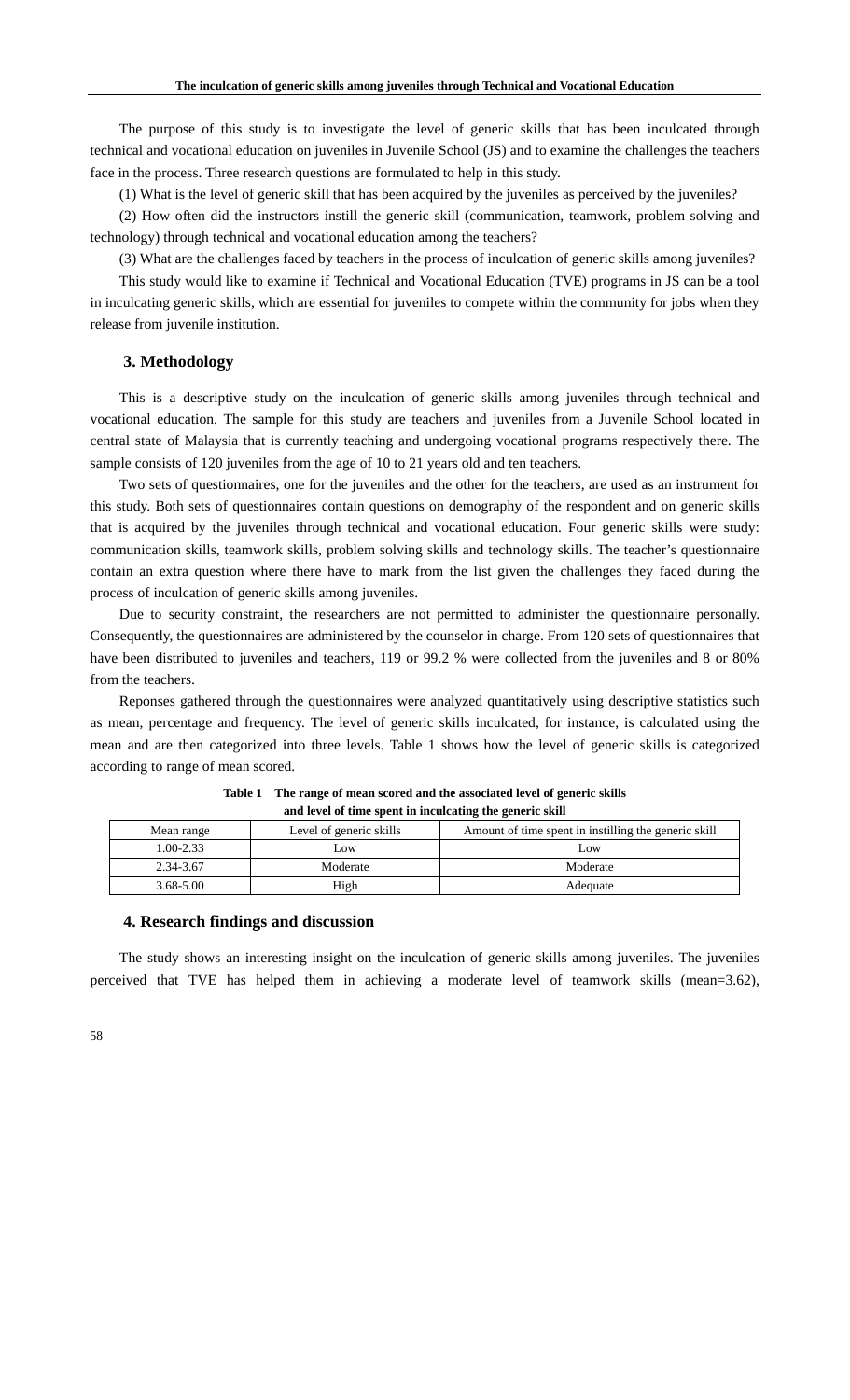problem-solving skills (mean=3.52), communication skills (mean=3.45) and technology skills (mean=3.32). Figure 1 shows the perceived level of skills acquired by the juveniles on generic skills investigated in this study.



**Figure 1 Perceived level of skills acquired by the juveniles on generic skills** 

The perceived moderate level of skill acquire by the juveniles is justified by the amount of time the teachers believed they spend in instilling the generic skills. The teachers felt that they spent a moderate amount of time in instilling teamwork skills (mean=2.93), technology skills (mean=2.60) and problem-solving skills (mean=2.45), and low amount of time in instilling communication skills (mean=2.28). Figure 2 shows the perceived amount of time spent by the teachers to instill generic skills among the juveniles through Technical and Vocational Education (TVE).



**Figure 2 Amount of time spent by teachers to instill the generic skills** 

It is interesting to compare how the juveniles felt on their competency of the generic skills and how much time the teachers felt they spend in inculcating them. On the whole, the juveniles felt that after undergoing TVE, program they have achieved a moderate level of generic skills, teamwork skills being the highest level, followed by problem solving skills, communication skills and technology skills. The juveniles perceived that skills are actually at the high end of the moderate level. As for the teachers, they only spent a moderate amount of time instilling the skills. According to the study conducted, time spent was mostly on instilling teamwork skills, followed by technology skills, problem solving skills, and lastly communications skills was quite low.

It is worth to note that teamwork skills are listed top on both the juveniles list and the teachers list. Findings from Yahya (2004) listed teamwork skill as the most important generic skill perceived by teachers of agriculture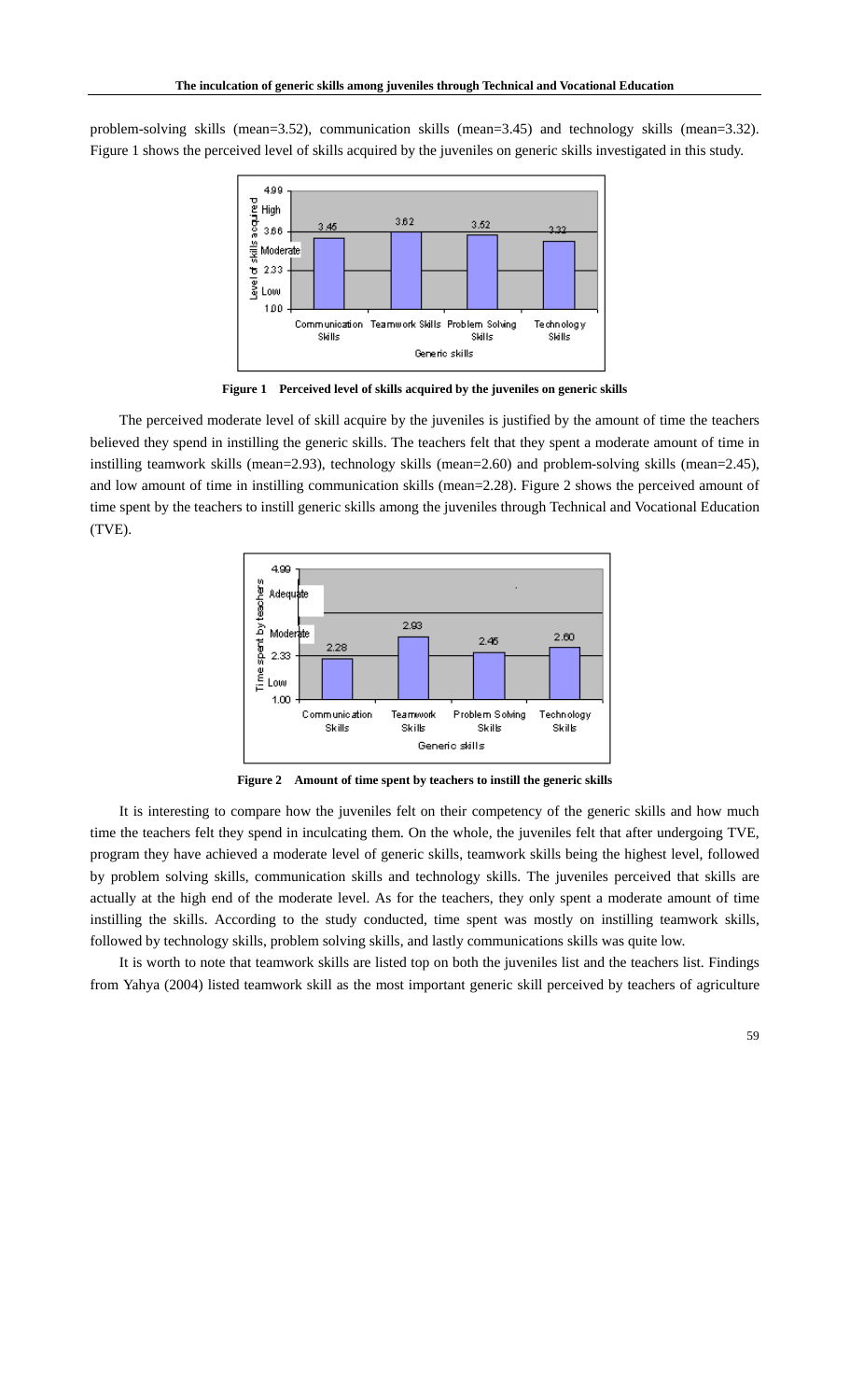vocational education. In another study conducted by the Arizona Department of Juvenile Correction (2006) found that 85 percent of workers in the Arizona Department of Juvenile Corrections (ADJC) thought that working in groups is the most important method in completing a task. Because vocational programs in JS such welding and wiring require them to complete the task in groups, so it is not surprising that this is the skill that the students felt that they are best equipped with and the teachers also felt that they have spent time to instill.

Another skill that is worthy of taking a look at is technology skills. Teachers felt that they have spent a high-moderate amount of time in inculcating the skills, but the students perceived themselves as having a low-moderate level of skill in the area. The students are just not confident enough to feel very comfortable in the technology skill. However for the communication skills, although teachers felt that they spent just a low amount of time in inculcating it, the student perceived their level of communication skills at the high end of the moderate level. The authors felt that this is because communication skills are being used and practiced at all times with the juveniles. For example, when the juveniles need something from the institution or the teachers or even among themselves, they need to communicate their intentions to the party concern other in writing or orally and in a manner which both party can understand.

This is the same with problem solving skills. Although the teachers felt that only spent in the low end of the moderate amount of time, the students felt that they are quite comfortable with their skill in problem-solving. This is because everyday there is something that needs them to solve problems whether it is academically or personally.

Besides technical and vocational program, students in JS also follow other programs such as religious education, academics program and sports. Thus, other important generic skills that are not inculcated through vocational programs can also be inculcated through these programs.

Challenges teachers faced during the process of inculcation of generic skills to the juveniles are listed on Table 2. It is quite interesting to note that lack of knowledge on what generic skills is, the importance of it, and how to implement generic skills in the curriculum are the main challenges for the teachers in inculcating the generic skills among juveniles. The findings is similar to findings from Yahya's study (2004), which shows that teachers from agriculture vocational education "did not have a clear understanding on employability skills", thus, making it a challenge for them to inculcate the employability skills to agriculture vocational education students if they themselves do not understand what it is.

| Challenges                                                                                                                       | Percentage (frequency) |
|----------------------------------------------------------------------------------------------------------------------------------|------------------------|
| (1) Do not have a clear understanding what generic skills                                                                        | 75% (6)                |
| (2) The curriculum content does not emphasize on generic skills thus making it difficult for<br>them to inculcate generic skills | $62.5\%$ (5)           |
| (3) They did not know about the importance of generic skills                                                                     | $62.5\%$ (5)           |
| (4) They have no exposure on generic skills and how to instill them                                                              | $62.5\%$ (5)           |
| (5) There are no guidelines in inculcating generic skills                                                                        | $62.5\%$ (5)           |
| (6) There is no generic skills elements in the programs that they teach                                                          | 50% (4)                |
| (7) No instructions from the department or authorities for them to inculcate generic skills                                      | 50% (4)                |
| (8) Time constraint                                                                                                              | 50% (4)                |

**Table 2 Challenges faced by teachers in inculcating generic skills** 

Another research by Yahya, Zakaria and Meor (2006) listed 10 problems faced by teachers in inculcating employability skills. The problems listed is ranked from the highest to the lowest are as follows: (1) no specific content in the curriculum on employability skill; (2) no instructions from the authorities to inculcate employability